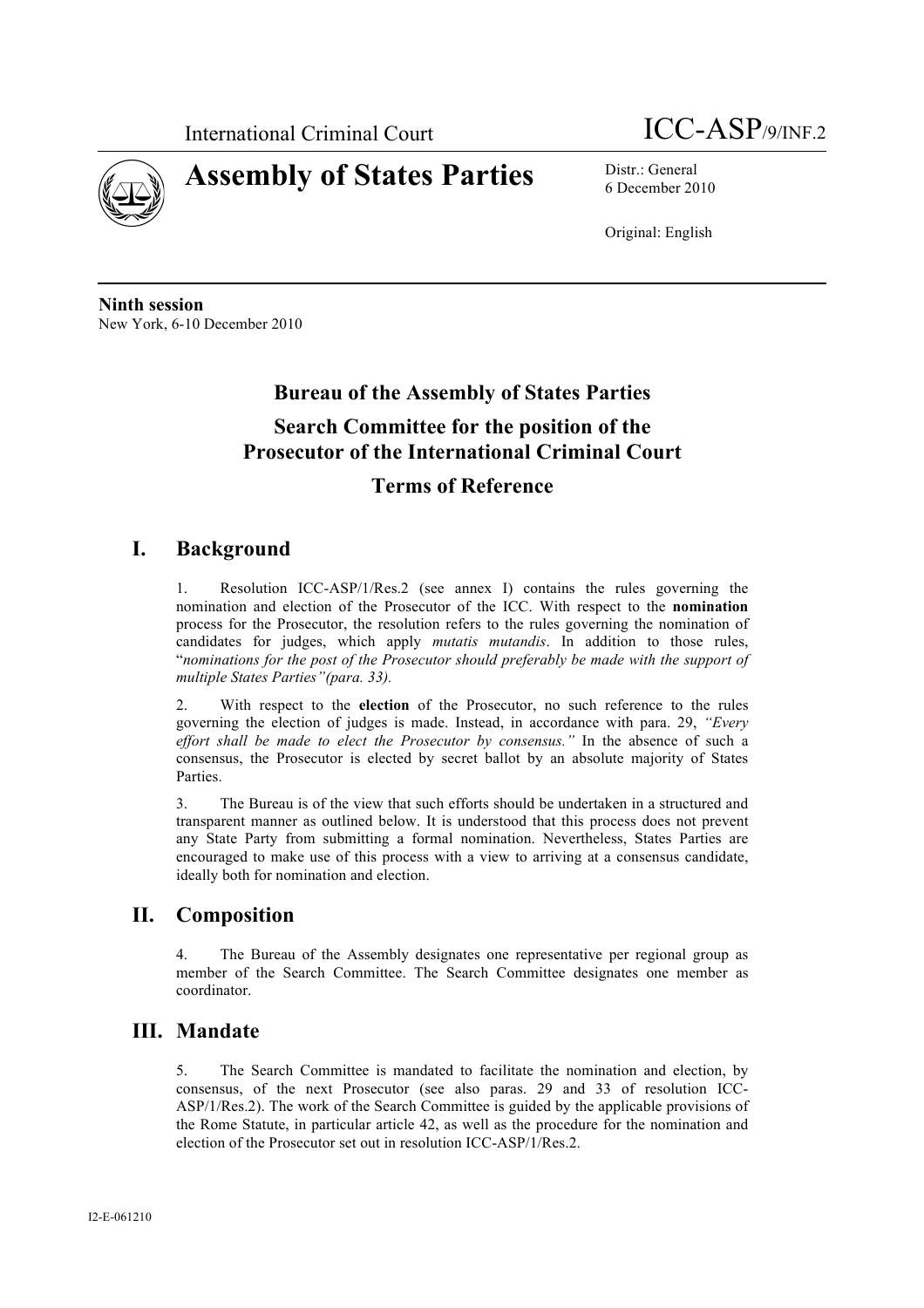## **IV. Working Methods**

6. The Search Committee will informally receive expressions of interest from individuals, States, regional and international organizations, civil society, professional associations and other sources. The Search Committee will also actively identify and informally approach individuals who may satisfy the applicable criteria, in particular those contained in article 42 of the Rome Statute, and who may subsequently express their interest to be considered. The Search Committee shall review the expressions of interest in light of the relevant criteria and produce a shortlist of at least three suitable candidates, where possible for consideration by the Bureau.

#### **V. Transparency**

7. The Search Committee shall regularly and in detail brief the Bureau on its activities. In particular, the Search Committee shall inform the Bureau of the expressions of interest received, including information on the overall number, nationality, gender and current affiliation of the individuals. The States Parties of the Assembly are kept informed of the relevant discussions through the reporting procedures of the Bureau. Members of the Search Committee shall also informally consult with representatives of interested delegations.

## **VI. Confidentiality**

8. The Search Committee shall inform individuals who have expressed interest to be considered that any information received in this connection will be treated confidentially by the Search Committee. The Search Committee shall inform these individuals that their names, nationality, gender, current affiliation and other relevant information, will be shared with the Bureau, unless otherwise requested by the individual concerned at any stage of the proceedings. These confidentiality requirements do not apply to individuals who are shortlisted for consideration by the Bureau.

#### **VII. Timeline**

9. It is understood that the election of the Prosecutor should take place in time to allow for a transitional period of several months before the term of the current Prosecutor expires in June 2012. The election would therefore ideally take place at the tenth session of the Assembly, but in any event no later than February 2012.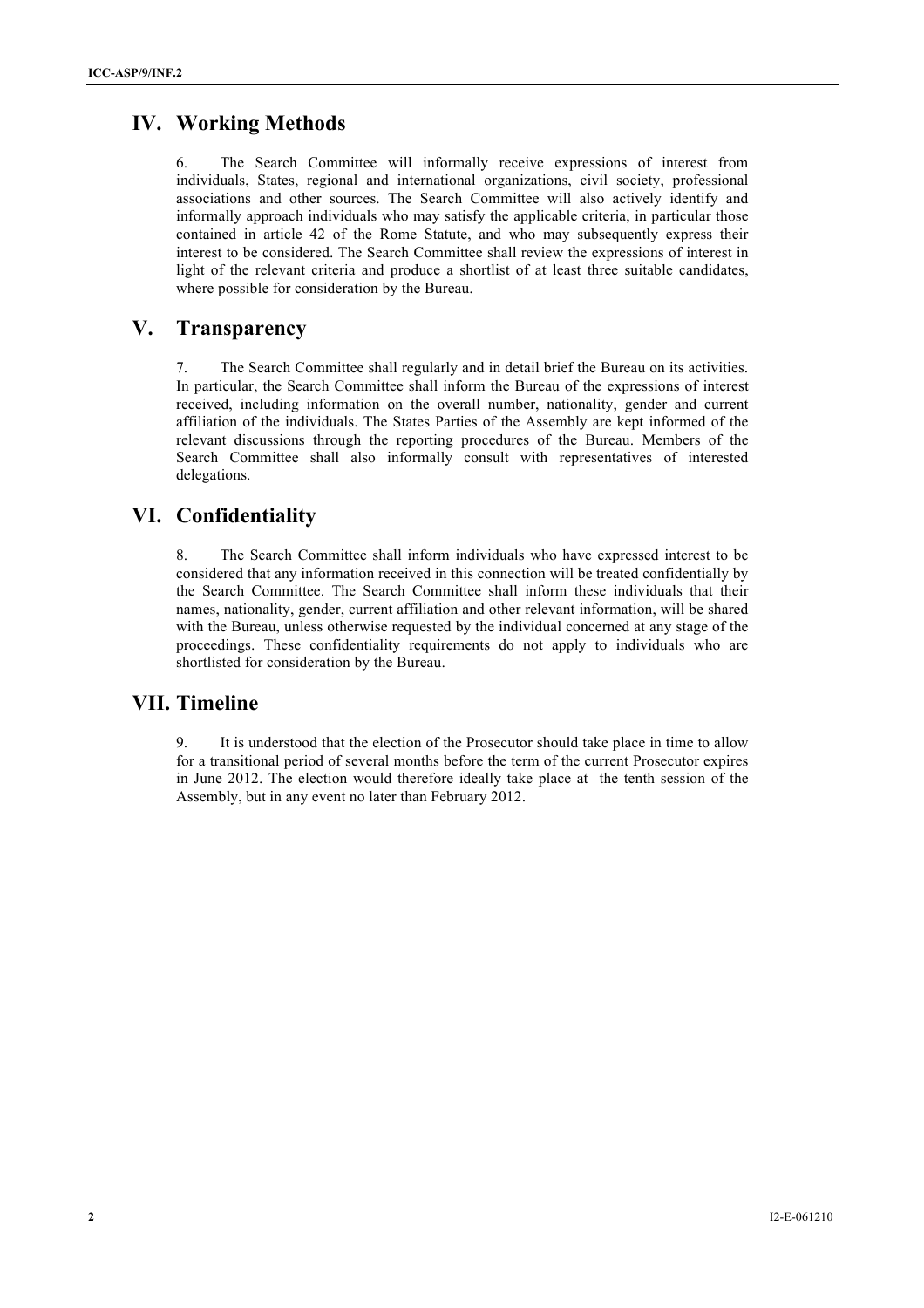#### **Annex I**

#### **Resolution ICC-ASP/1/Res.2**

#### **Procedure for the nomination and election of judges, the Prosecutor and Deputy Prosecutors of the International Criminal Court**

(…)

#### **D. Nomination of candidates for the Prosecutor**

24. The procedures for the nomination of candidates for judges shall apply mutatis mutandis to the nomination of the Prosecutor.

25. *Nominations for the post of the Prosecutor should preferably be made with the support of multiple States Parties.*

26. Each nomination should be accompanied by a statement specifying in the necessary detail how the candidate fulfils the requirements of paragraph 3 of article 42 of the Statute.

#### **E. Election of the Prosecutor**

27. The Bureau of the Assembly of States Parties shall fix the date of the election.

28. The Secretariat of the Assembly of States Parties shall prepare a list of candidates in English alphabetical order.

#### 29. *Every effort shall be made to elect the Prosecutor by consensus.*

30. In the absence of consensus, the Prosecutor shall be elected, in accordance with paragraph 4 of article 42 of the Statute, by secret ballot by an absolute majority of the members of the Assembly of States Parties.

31. In the interest of a timely conclusion of the election, if after three ballots no candidate has obtained the required majority, the balloting shall be suspended to give an opportunity for any withdrawal of candidatures. Before such suspension, the President of the Assembly of States Parties will announce when balloting shall resume. Upon resumption of balloting, if no candidate obtains in the first ballot the majority required, further ballots shall be taken, which shall be restricted to the candidates obtaining the two largest numbers of votes.